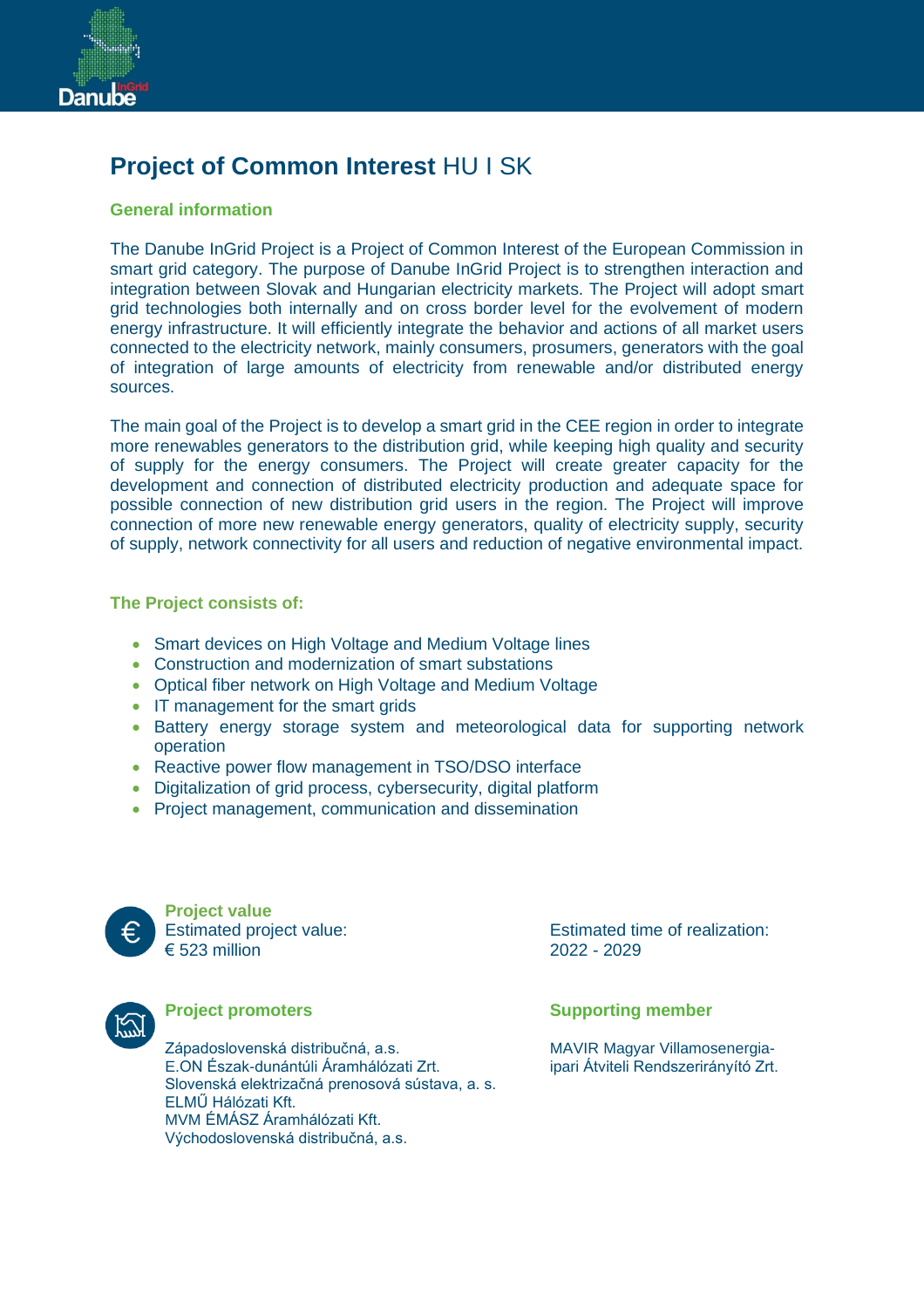

#### **Expected impacts of the Project**

The aim of the cooperation between Západoslovenská distribučná, a.s. (ZSD, Slovak DSO), Východoslovenská distribučná, a.s. (VSD, Slovak DSO), Slovenská elektrizačná prenosová sústava, a. s (SEPS, Slovak TSO), Elmű Hálózati Kft. (Elmű, Hungarian DSO), MVM Émász Áramhálózati Kft. (Émász, Hungarian DSO), and E.ON Észak-dunántúli Áramhálózati Zrt. (EED, Hungarian DSO) with the support of Magyar Villamosenergia-ipari Átviteli Rendszerirányító Zrt. (MAVIR, Hungarian TSO) is to efficiently integrate smart grids across borders of two EU members states and contributes to the upgrade of EU electricity networks and connect them (physically / digitally); in particular to integrate and increase the penetration of renewable energy in the area in line with National energy and climate plans. The environmental improvement that arise from the Project is an integral part of the project.

The main benefit is to provide better and more economically efficient delivery of services for the strategic industrial areas and final consumers of both countries. The Project will improve quality of electricity supply, security of supply, grid efficiency and flexibility, connection of new renewable energy sources, network connectivity for all users and reduction of negative environmental impact, smart grid functionalities on MV level, extend the optical communication infrastructure.

#### **Cross-border nature**

The project aims to improve the cross-border cooperation on the TSO and DSO levels in the coordination of electricity grid The Danube InGrid project aims to strengthen the interaction between the Slovak and Hungarian electricity markets and to promote cross-border cooperation between distribution and transmission system operators. Part of the project is also the cross – border connection between Slovak and Hungarian DSO´s and mutual communication and data acquisition and sharing platform related to network control and operation.

The achievement of the project goals will contribute to better cross-border cooperation and future interconnection of the European energy networks and the increase of distributed generation share on the electricity consumption.

Cross-border cooperation will ensure the smooth management of the network thanks to strengthening the connections and integrating weather data into the network. That will help grid operators to improve the forecasting of the extreme weather conditions and so that to prepare for possible malfunctions caused by them. On that basis, the grid operators will be able to secure effective grid management. That will provide a secure and stable energy supply for all market segments and purchasers.

#### **Project streams**

The Danube InGrid project contains several streams of smart grid applications that are essential for function of the project at the end, mainly smart applications related to safety issues, smartening of substations (sensors, information devices, applications), modernization of the grid caused by integration of RES, e-mobility etc., smart metering, communication devices such as optical fibers and IT support devices.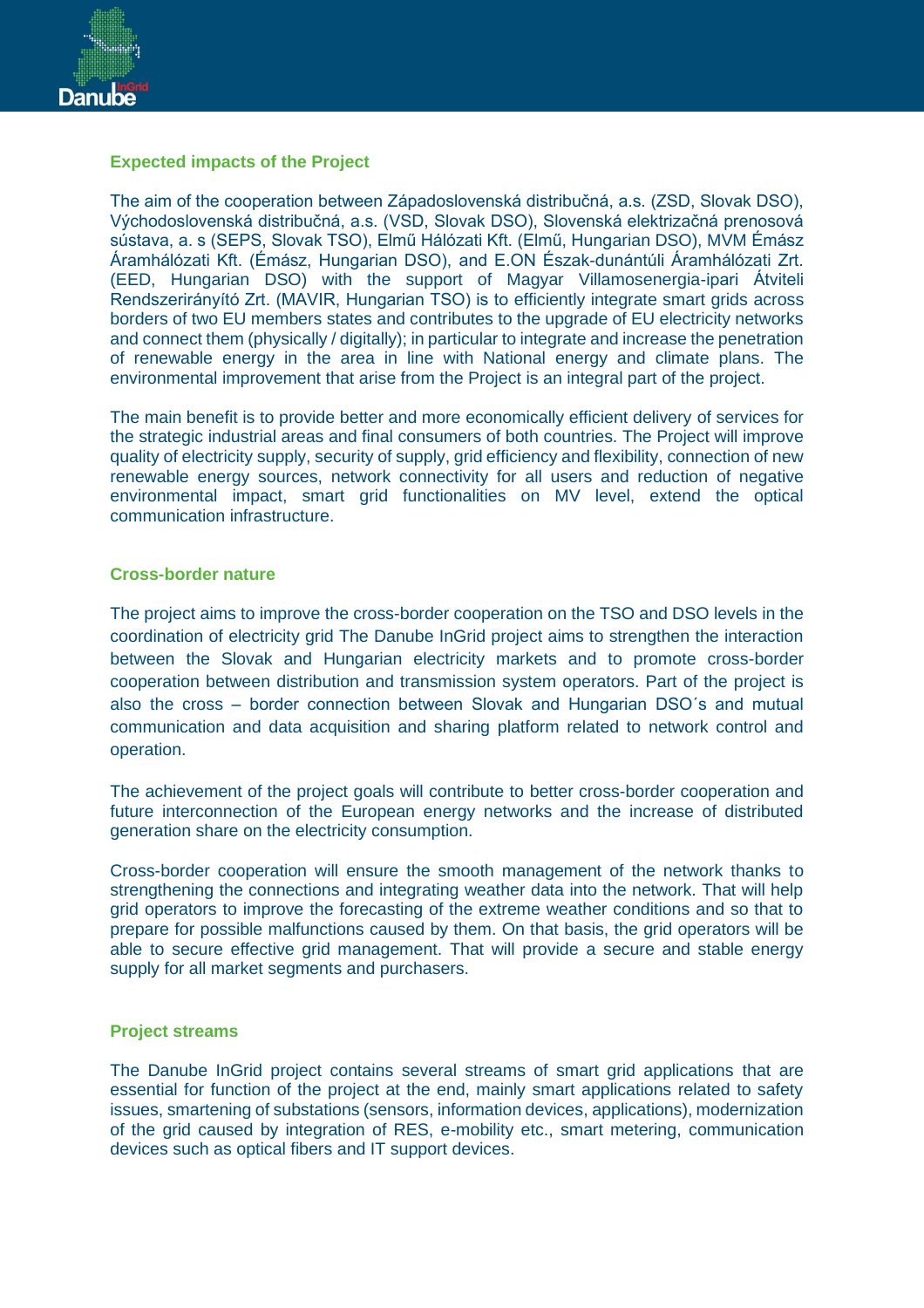

# **Environmental benefits**

- Reduction of CO2 emissions and reduction of fossil fuel usage due to reduction of transmission losses and possibility of integrating variable energy sources
- Reduction of air pollution (particular matters, NOx, SO2)
- Direct and indirect reduction of the share of conventional energy sources connected to the network
- Integration of renewable energy sources
- Protection of endangered species and animals (especially birds) that are important to the local environment
- Minimization the impact on natural areas for maintainable wildlife protection
- Increase of share of renewable energy in final energy consumption, and increase in energy efficiency Tighter cooperation and integration of both Member State's energy markets
- Improvement of energy security
- Efficient network operation
- Raising the employment rate

#### **Economic benefits**

- Economically efficient electricity supply for the strategic industrial areas and final consumers
- Lower transmission losses
- Reduced operation and maintenance costs
- Great intensity of Hungarian-Slovak cooperation and knowledge sharing
- Strengthening of cloud based cross border interconnection between the electricity system operators of the Slovak Republic and Hungary (data exchange)
- Estimated reduction in electricity interruption costs
- Electricity cost savings for households, businesses, but most notably of energyintensive industries
- Reduced cost of equipment breakdowns
- Deferred distribution capacity investments
- Enhanced international cooperation and involvement of more market participants

#### **Social/Consumer benefits**

- Enable prevention of blackout
- Enable prevention of brownout
- Enable better energy network stability
- Security of supply
- Efficient smart grid leading to a reduction of operation and maintenance costs (smart technologies)
- Increased interconnectivity across the national and European infrastructure through improved security, availability, and flexibility
- Via optical communication create the option for implementation of demand side management technology allowing electricity consumption analysis and optimization
- Positive impact on new possibilities of connecting end users and RES, including decentralized sources and increase in the quality of electricity supply
- Bigger employment trough suppliers of Smart Grid technology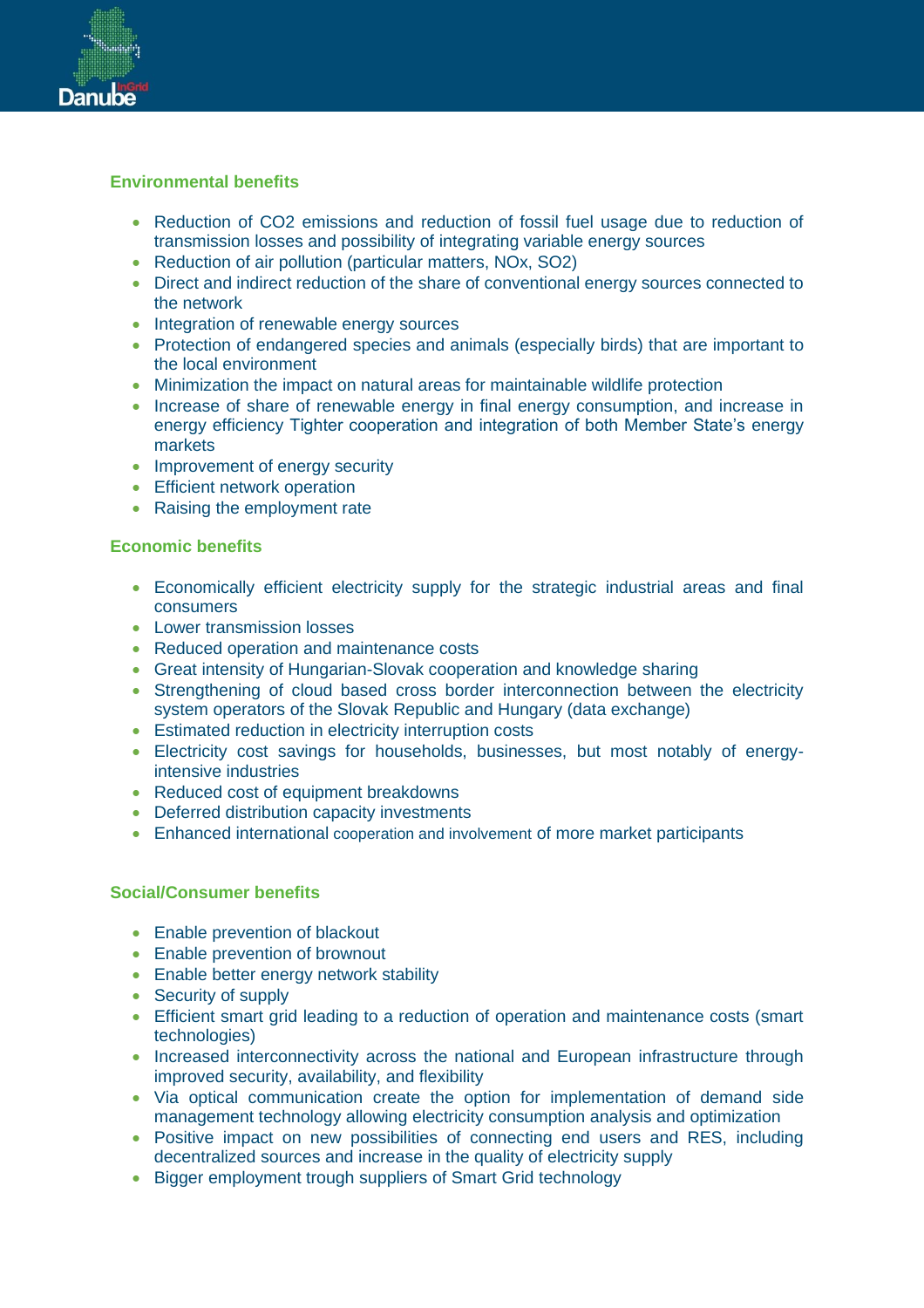

# **Preliminary timetable**

| <b>Phase</b>                       | <b>Timeline</b> |
|------------------------------------|-----------------|
| Preparation of the grant agreement | 2022-2023       |
| Permitting and procurement         | 2022-2025       |
| Implementation                     | 2022-2028       |
| <b>Financial settlement</b>        | 2028-2029       |

# **Potential risks and preventive/mitigating measures**

| <b>Risk</b>                                                                                              | Preventive/Mitigating measure(s)                                                                                                                                                                                                                                        |
|----------------------------------------------------------------------------------------------------------|-------------------------------------------------------------------------------------------------------------------------------------------------------------------------------------------------------------------------------------------------------------------------|
| Overrun of budget                                                                                        | Strict budget control and monitoring during<br>the Action realization. Budget was prepared<br>based on prior experience.                                                                                                                                                |
| Delays in Action timetable                                                                               | Set time reserves in the schedule of the<br>Through<br>Action.<br>monitoring<br>and<br>of<br>construction<br>management<br>and<br>procurement processes.                                                                                                                |
| Coronavirus will last for several months                                                                 | If the coronavirus situation will last long, it will<br>negatively affect realization of all activities,<br>this is beyond our control, and we can only<br>prepare to predictable scenarios.                                                                            |
| Delay in realization of subprojects                                                                      | Possibility that the legal and regulatory<br>environment will change or that technical<br>requirements are going to differ from what<br>was expected. The contractor and the<br>investor will do all actions necessary to<br>manage the risk and keep it under control. |
| Lack of labour, contractors for the<br>constructions, specific materials and<br>technology on the market | Essential precautions will be taken to<br>eliminate this risk, such as provision of long-<br>term contracts, adjustment of technical<br>standards of the company and regular<br>communication with the supplies in order to<br>plan the manufacture ahead               |
| Inappropriate technology in Activities                                                                   | Technology is selected according to the<br>tendering process and also according to the<br>experience and references from similar<br>projects in the EU.                                                                                                                 |

### **Alternative routes considered**

When constructing new communication and power routes as a part of Danube InGrid project, project partners are always analyzing alternatives and create the final routing during permitting process.